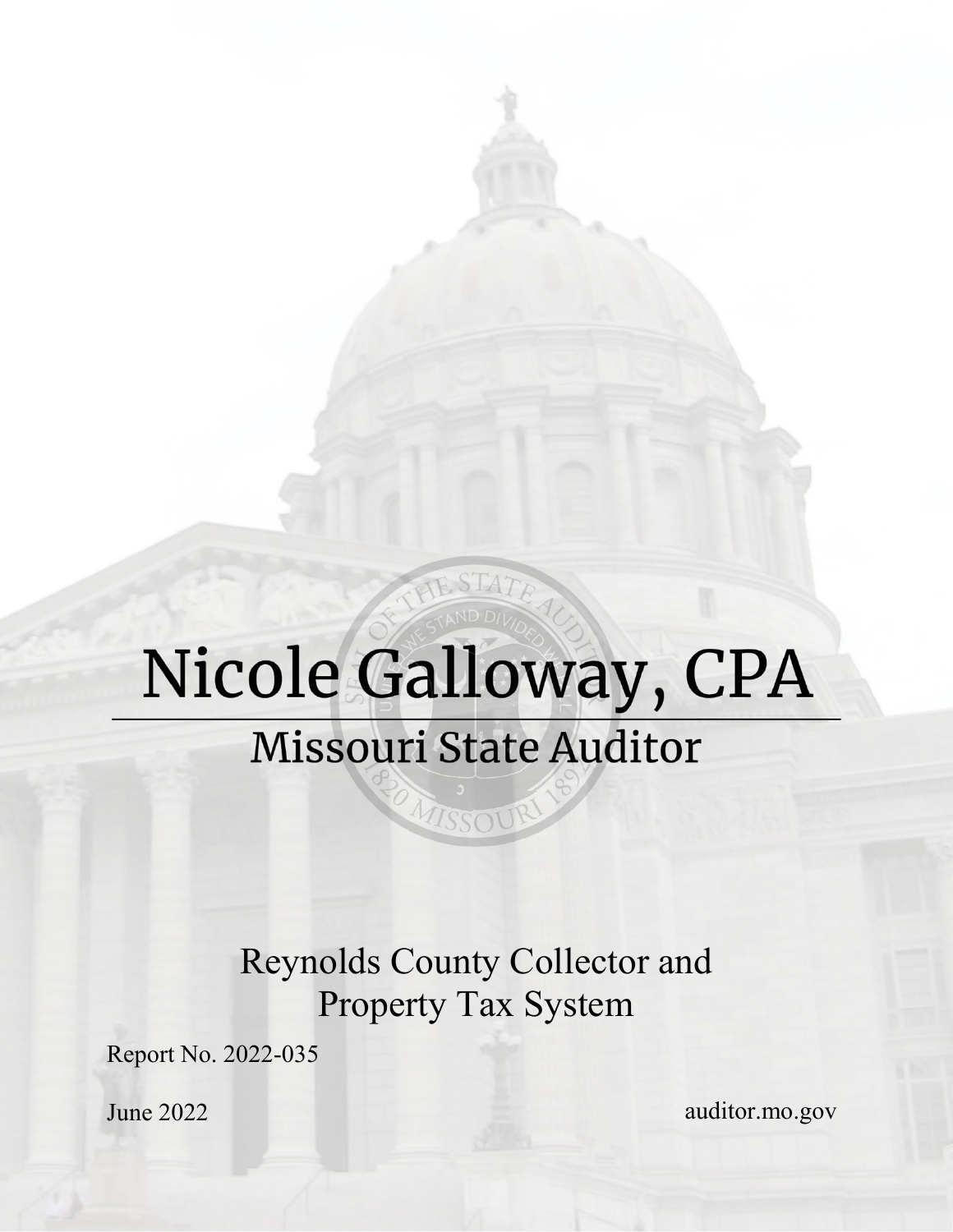

#### **Findings in the audit of the Reynolds County Collector and Property Tax System**

| <b>County Collector Fees</b>    | The County Collector did not properly review fees withheld on utility and<br>delinquent taxes calculated by the property tax system for accuracy and, as a<br>result, the County Collector over withheld some fees.                                                                                                                                                                                                                                                                                                                   |
|---------------------------------|---------------------------------------------------------------------------------------------------------------------------------------------------------------------------------------------------------------------------------------------------------------------------------------------------------------------------------------------------------------------------------------------------------------------------------------------------------------------------------------------------------------------------------------|
| <b>Electronic Data Security</b> | The County Collector and Deputy Collector share the County Collector's user<br>identification and password when using the property tax system and county<br>computers. As a result, there is no assurance that the user listed in the system<br>for posting a transaction is the person who did it. In addition, office personnel<br>are not required to change their passwords periodically and there are no<br>lockout procedures for excessive failed logon attempts on either the property<br>tax system or the county computers. |

In the areas audited, the overall performance of this entity was **Good**.\*

**\***The rating(s) cover only audited areas and do not reflect an opinion on the overall operation of the entity. Within that context, the rating scale indicates the following:

- **Excellent:** The audit results indicate this entity is very well managed. The report contains no findings. In addition, if applicable, prior recommendations have been implemented.
- **Good:** The audit results indicate this entity is well managed. The report contains few findings, and the entity has indicated most or all recommendations have already been, or will be, implemented. In addition, if applicable, many of the prior recommendations have been implemented.
- Fair: The audit results indicate this entity needs to improve operations in several areas. The report contains several findings, or one or more findings that require management's immediate attention, and/or the entity has indicated several recommendations will not be implemented. In addition, if applicable, several prior recommendations have not been implemented.
- **Poor:** The audit results indicate this entity needs to significantly improve operations. The report contains numerous findings that require management's immediate attention, and/or the entity has indicated most recommendations will not be implemented. In addition, if applicable, most prior recommendations have not been implemented.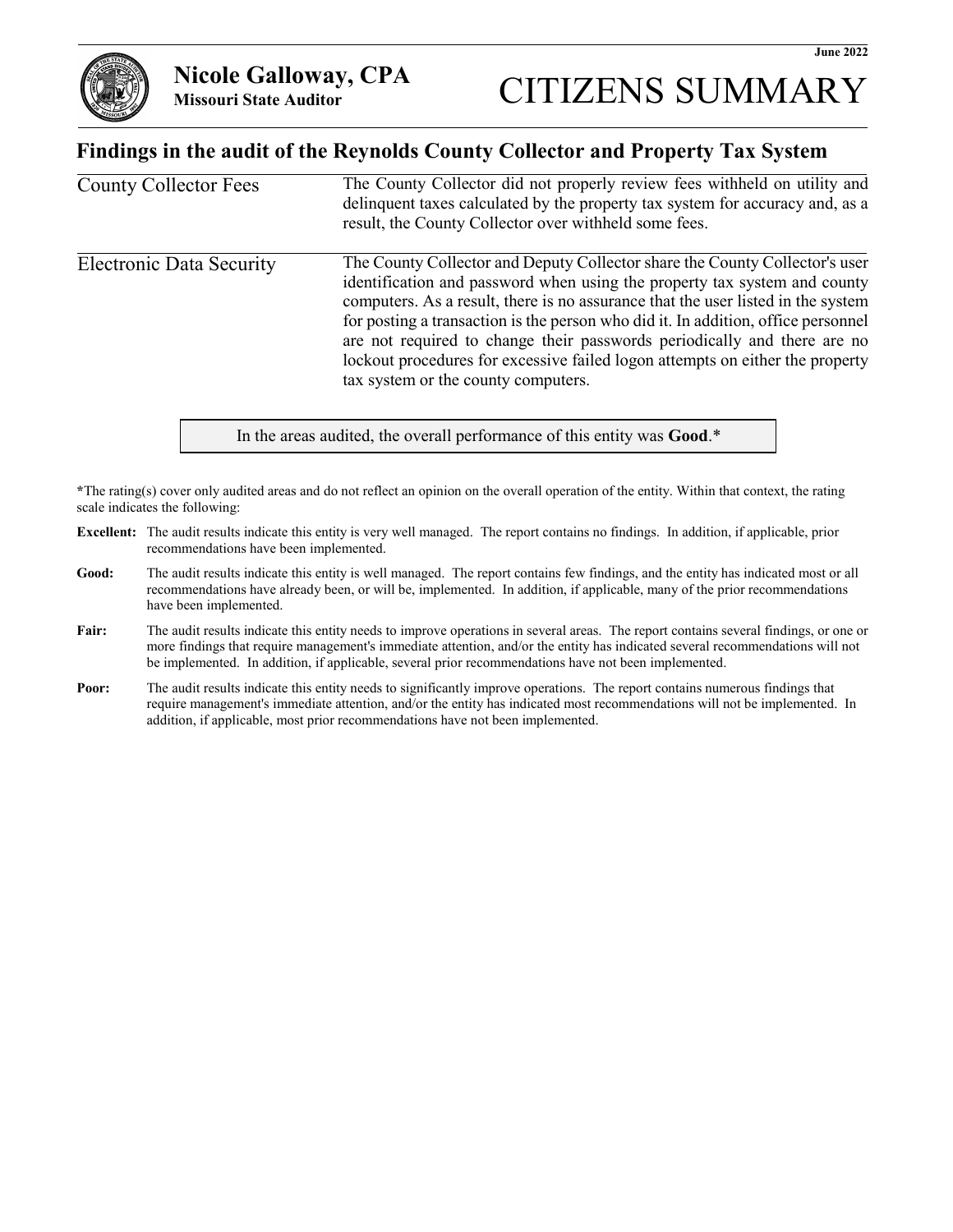## Reynolds County Collector and Property Tax System Table of Contents

| <b>State Auditor's Report</b>                                      |   |
|--------------------------------------------------------------------|---|
| <b>Management Advisory</b><br>Report - State Auditor's<br>Findings |   |
| Organization and Statistical<br>Information                        | 6 |

 $\overline{2}$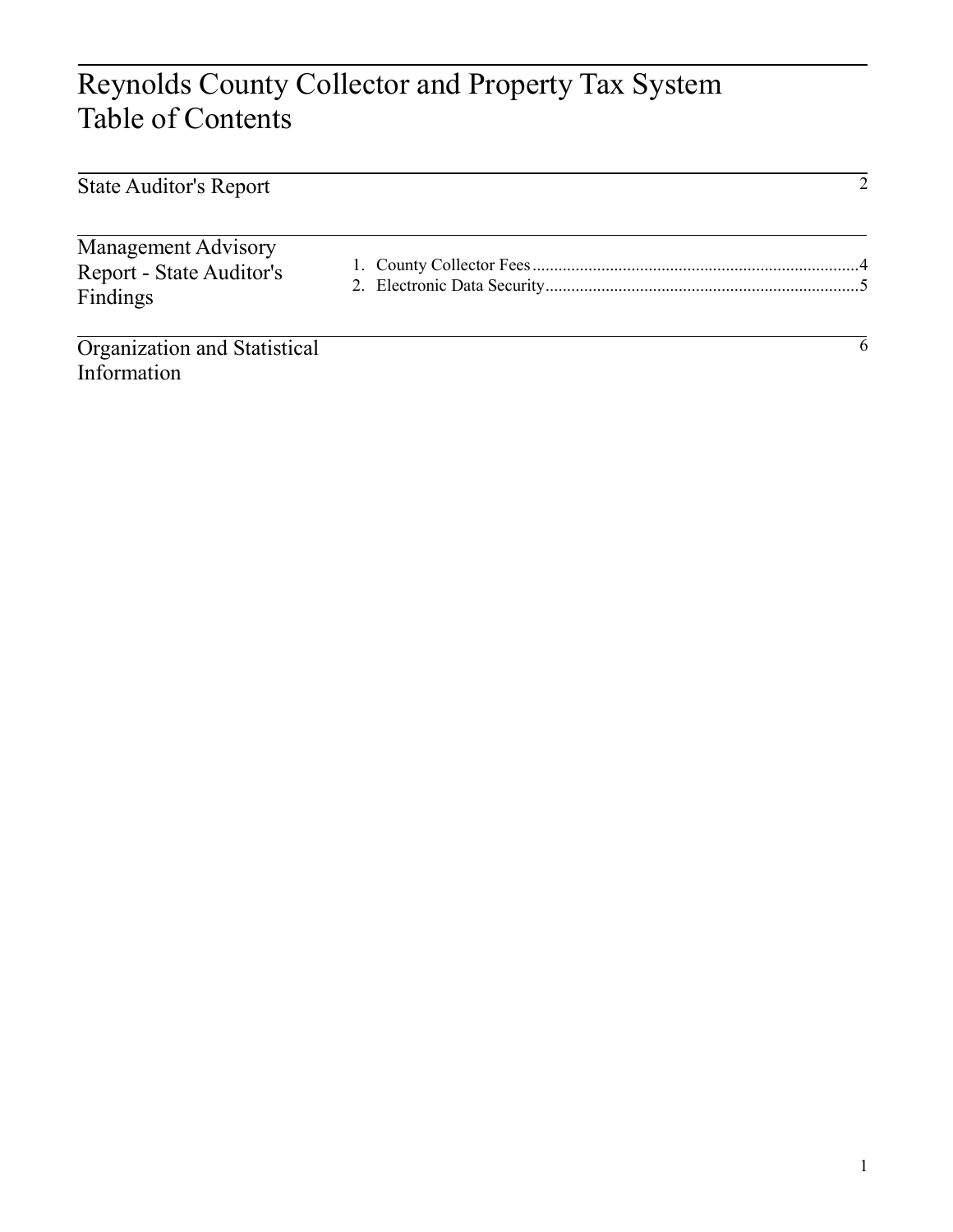

## **NICOLE GALLOWAY, CPA Missouri State Auditor**

County Commission and County Collector Reynolds County, Missouri

We have audited the County Collector and Property Tax System of Reynolds County. Section 52.150, RSMo, requires the State Auditor to audit the office of the County Collector after being notified of a vacancy in that office. On October 31, 2021, a vacancy occurred in the office of the County Collector of Reynolds County. A successor was appointed and sworn into office effective November 1, 2021. The scope of our audit included, but was not necessarily limited to, the period of March 1, 2021, to October 31, 2021, and the year ended February 28, 2021. The objectives of our audit were to:

- 1. Evaluate the county's internal controls over significant property tax functions.
- 2. Evaluate the county's compliance with certain legal provisions.

Our methodology included reviewing written policies and procedures, financial records, and other pertinent documents; interviewing various personnel of the county, as well as certain external parties; and performing sample testing using haphazard and judgmental selection, as appropriate. The results of our sample testing cannot be projected to the entire populations from which the test items were selected. We obtained an understanding of internal control that is significant to the audit objectives and planned and performed procedures to assess internal control to the extent necessary to address our audit objectives. We also obtained an understanding of legal provisions that are significant within the context of the audit objectives, and we assessed the risk that illegal acts, including fraud, and violations of applicable contract, grant agreement, or other legal provisions could occur. Based on that risk assessment, we designed and performed procedures to provide reasonable assurance of detecting instances of noncompliance significant to those provisions.

We conducted our audit in accordance with the standards applicable to performance audits contained in *Government Auditing Standards*, issued by the Comptroller General of the United States. Those standards require that we plan and perform our audit to obtain sufficient, appropriate evidence to provide a reasonable basis for our findings and conclusions based on our audit objectives. We believe that the evidence obtained provides such a basis.

The accompanying Organization and Statistical Information is presented for informational purposes. This information was obtained from the County Collector and county management and was not subjected to the procedures applied in our audit of the County Collector and Property Tax System.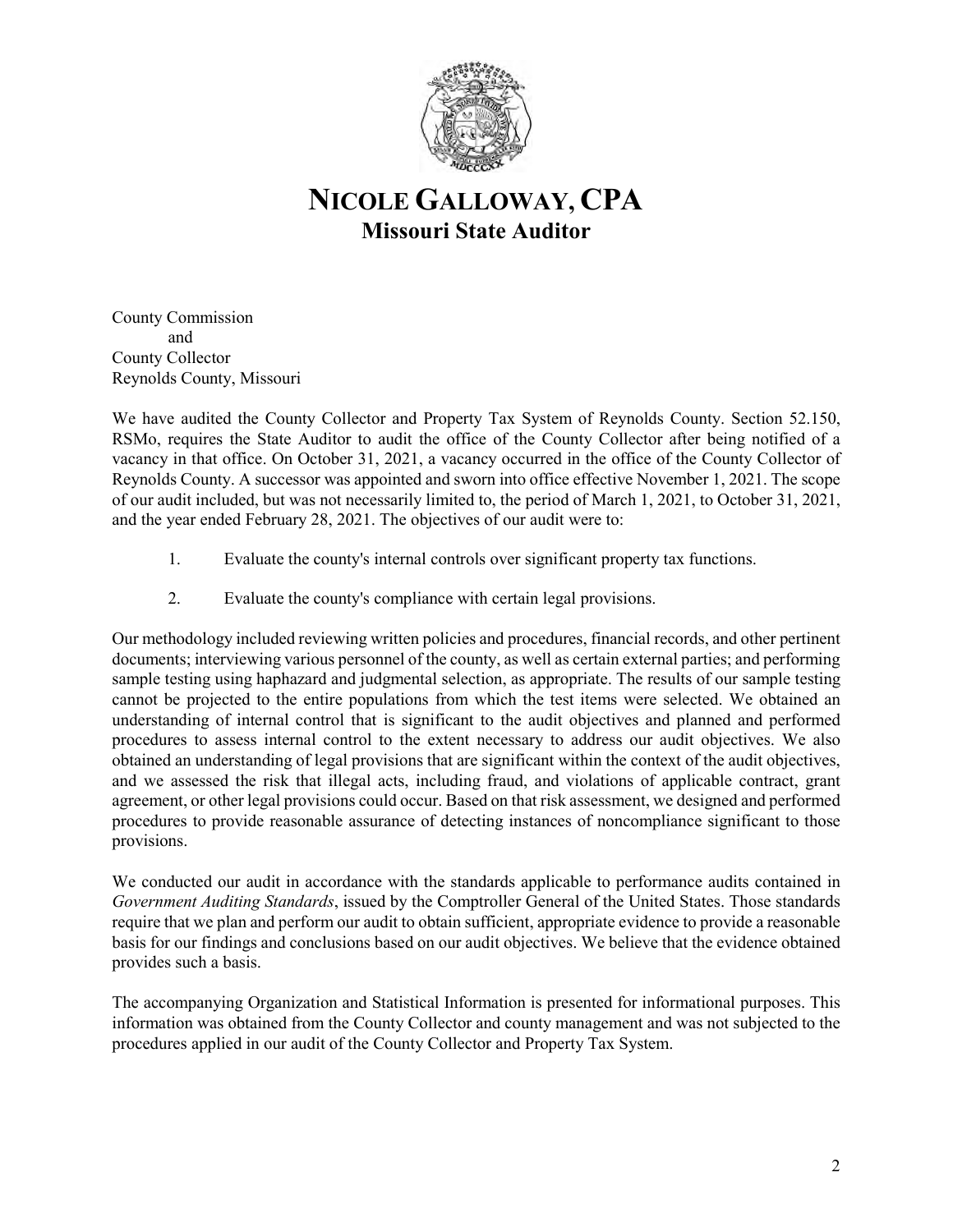Section 52.150, RSMo, requires the County Commission to accept the State Auditor's report and, if necessary, to take certain specific actions if the State Auditor finds any funds owed to the county or the former County Collector. For the areas audited, we identified (1) deficiencies in internal controls, and (2) noncompliance with legal provisions. The accompanying Management Advisory Report presents our findings arising from our audit of the County Collector and Property Tax System of Reynolds County.

Motel. Calley

Nicole R. Galloway, CPA State Auditor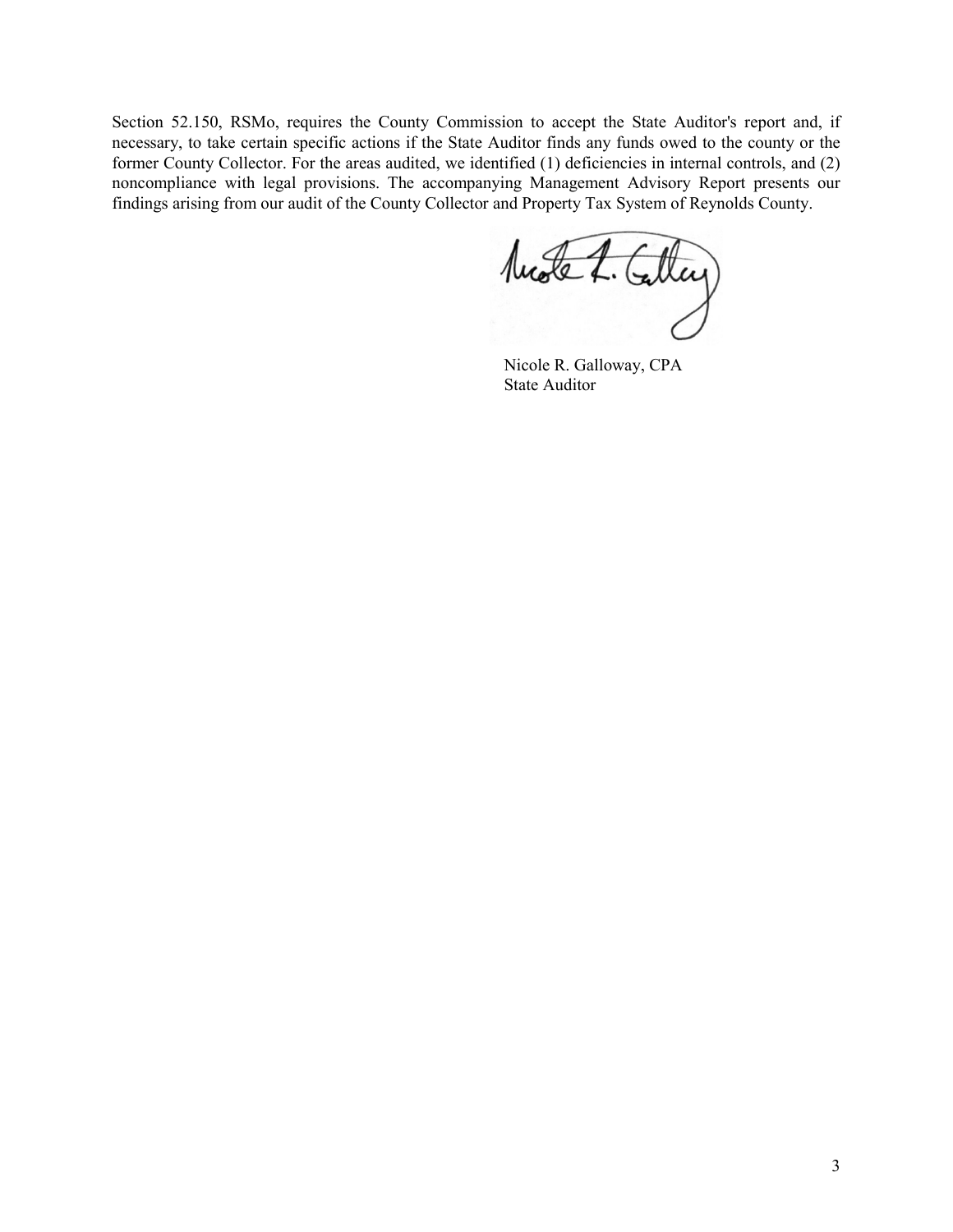## $R_{\rm F}$  D operty Collector and Property Tax Systems Tax Systems Tax Systems Tax Systems Tax Systems Tax Systems Tax Systems Tax Systems Tax Systems Tax Systems Tax Systems Tax Systems Tax Systems Tax Systems Tax Systems Management Advisory Report Reynolds County Collector and Property Tax System State Auditor's Findings

| 1. County Collector<br><b>Fees</b> | The County Collector did not properly review fees withheld on utility and<br>delinquent taxes calculated by the property tax system for accuracy and, as a<br>result, the County Collector over withheld some fees. The office collected<br>approximately \$10.4 million in property taxes and other receipts and withheld<br>approximately \$285,525 in commissions and fees during the year ended<br>February 28, 2021.                                                                                                                                   |
|------------------------------------|-------------------------------------------------------------------------------------------------------------------------------------------------------------------------------------------------------------------------------------------------------------------------------------------------------------------------------------------------------------------------------------------------------------------------------------------------------------------------------------------------------------------------------------------------------------|
|                                    | The County Collector incorrectly withheld 0.5 percent of utility tax<br>collections for mailing statements and receipts. As a result, the county<br>General Revenue Fund received more than allowed and amounts are owed to<br>various political subdivisions. For December 2020, the amount over withheld<br>was \$237.                                                                                                                                                                                                                                    |
|                                    | The County Collector also incorrectly withheld 9.22 percent on all back<br>delinquent real estate taxes rather than the required 9 percent. As a result, the<br>county General Revenue, Tax Maintenance Fund, and County Employment<br>Retirement Funds received more than allowed and amounts are owed to<br>various political subdivisions. For December 2020, the amount over withheld<br>was \$75.                                                                                                                                                      |
|                                    | The County Collector indicated the fees were set by the former County<br>Collector when the property tax system was set up and were the same rates<br>used as another county that uses the same system.                                                                                                                                                                                                                                                                                                                                                     |
|                                    | For mailing statements and receipts, Section 52.250, RSMo, requires the<br>collector to collect a fee of one-half of 1 percent on all current personal<br>property and real estate taxes excluding all railroad and utility taxes. Section<br>52.290, RSMo, requires the collector to collect a fee of 9 percent on all sums<br>to be added to the face of the delinquent and back tax bills. Thorough review<br>and accurate withholding calculations are necessary to ensure distributions<br>owed to the various political subdivisions are appropriate. |
| Recommendation                     | The County Collector work with the property tax system vendor to ensure fee<br>calculations are corrected and review calculations periodically to ensure they<br>are in accordance with state statute. The County Collector should also<br>recalculate all fees and correct distributions to the various political<br>subdivisions and the county Tax Maintenance, County Employment<br>Retirement, and General Revenue Funds.                                                                                                                              |
| Auditee's Response                 | We agree with this finding. We have corrected the fee for mailing utility tax<br>statements and receipts. We are working with the property tax system vendor<br>to ensure fee calculations are corrected for the back delinquent real estate<br>taxes. Once these are all corrected, we will correct the distributions to the<br>various political subdivisions.                                                                                                                                                                                            |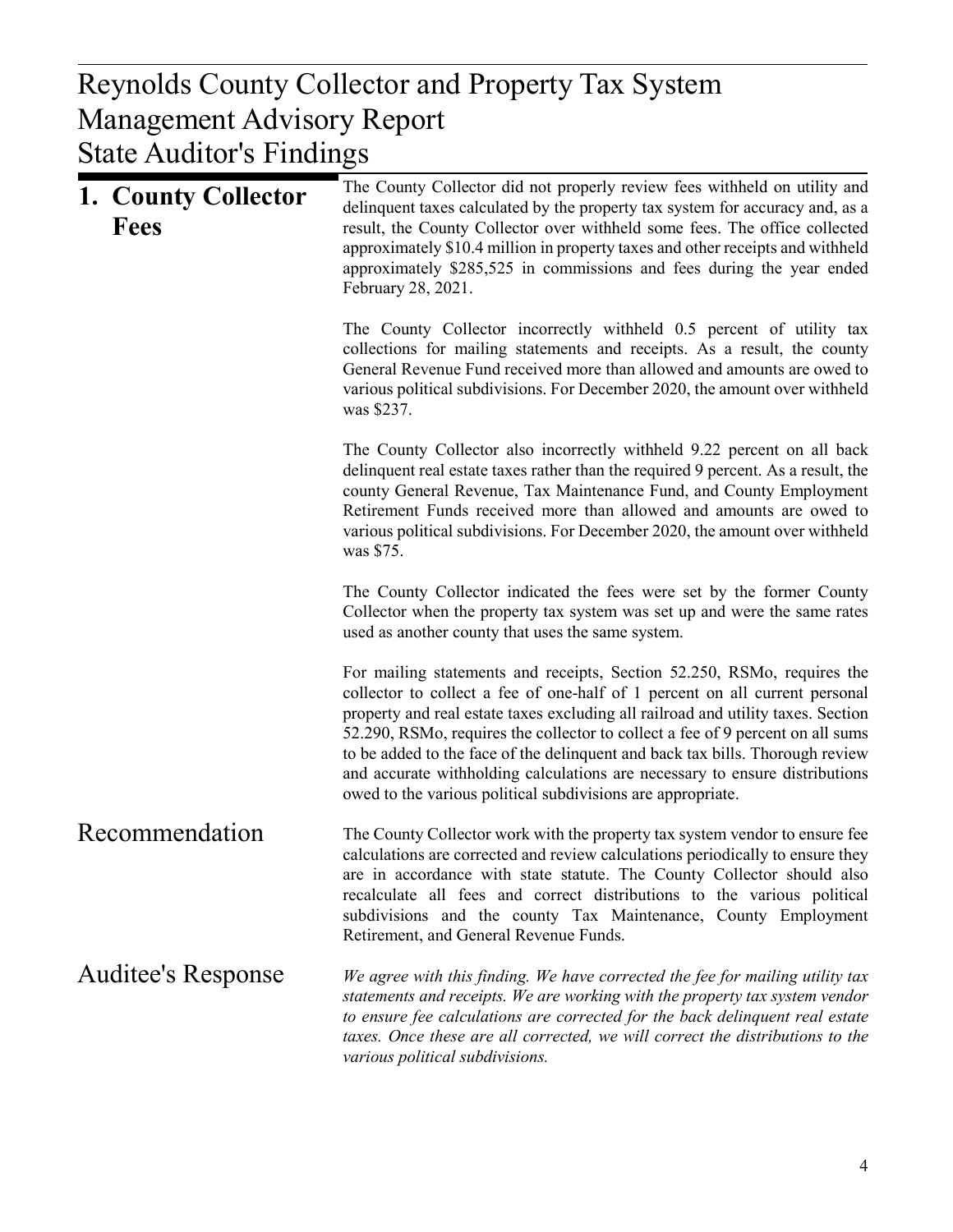

Reynolds County Collector and Property Tax System Management Advisory Report - State Auditor's Findings

| 2. Electronic Data<br><b>Security</b> | The County Collector and Deputy Collector share the County Collector's user<br>identification and password when using the property tax system and county<br>computers. As a result, there is no assurance that the user listed in the system<br>for posting a transaction is the person who did it. In addition, office personnel<br>are not required to change their passwords periodically and there are no<br>lockout procedures for excessive failed logon attempts on either the property<br>tax system or the county computers. The County Collector purchased new<br>computers in 2020. The computers were not purchased through the county's<br>current information technology company, so they did not have the same<br>electronic data security measures in place as the prior computers. Office<br>personnel indicated since they received the new computers, they have been<br>sharing the same login credentials and have not changed the password. |
|---------------------------------------|------------------------------------------------------------------------------------------------------------------------------------------------------------------------------------------------------------------------------------------------------------------------------------------------------------------------------------------------------------------------------------------------------------------------------------------------------------------------------------------------------------------------------------------------------------------------------------------------------------------------------------------------------------------------------------------------------------------------------------------------------------------------------------------------------------------------------------------------------------------------------------------------------------------------------------------------------------------|
|                                       | Unique user identifications and passwords are necessary to identify activity<br>performed by each individual. The security of a password system is dependent<br>upon keeping the passwords confidential. Since passwords are not required<br>to be periodically changed and logon attempts are not limited, there is less<br>assurance the County Collector is preventing unauthorized individuals from<br>continually attempting to logon to a computer by guessing passwords. Also,<br>by allowing users to share accounts and passwords, individual accountability<br>for system activity could be lost and unauthorized system access could occur.<br>Without strong user account and password controls, including maintaining<br>the confidentiality of passwords, the likelihood accounts could be<br>compromised and used by unauthorized individuals to gain access to sensitive<br>information is increased.                                            |
| Recommendation                        | The County Collector ensure all authorized users have unique identifications<br>and confidential passwords that are periodically changed and establish a<br>maximum number of logon attempts allowed before being locked out when<br>using the property tax system and the county computers.                                                                                                                                                                                                                                                                                                                                                                                                                                                                                                                                                                                                                                                                     |
| Auditee's Response                    | We agree and have already corrected these issues.                                                                                                                                                                                                                                                                                                                                                                                                                                                                                                                                                                                                                                                                                                                                                                                                                                                                                                                |